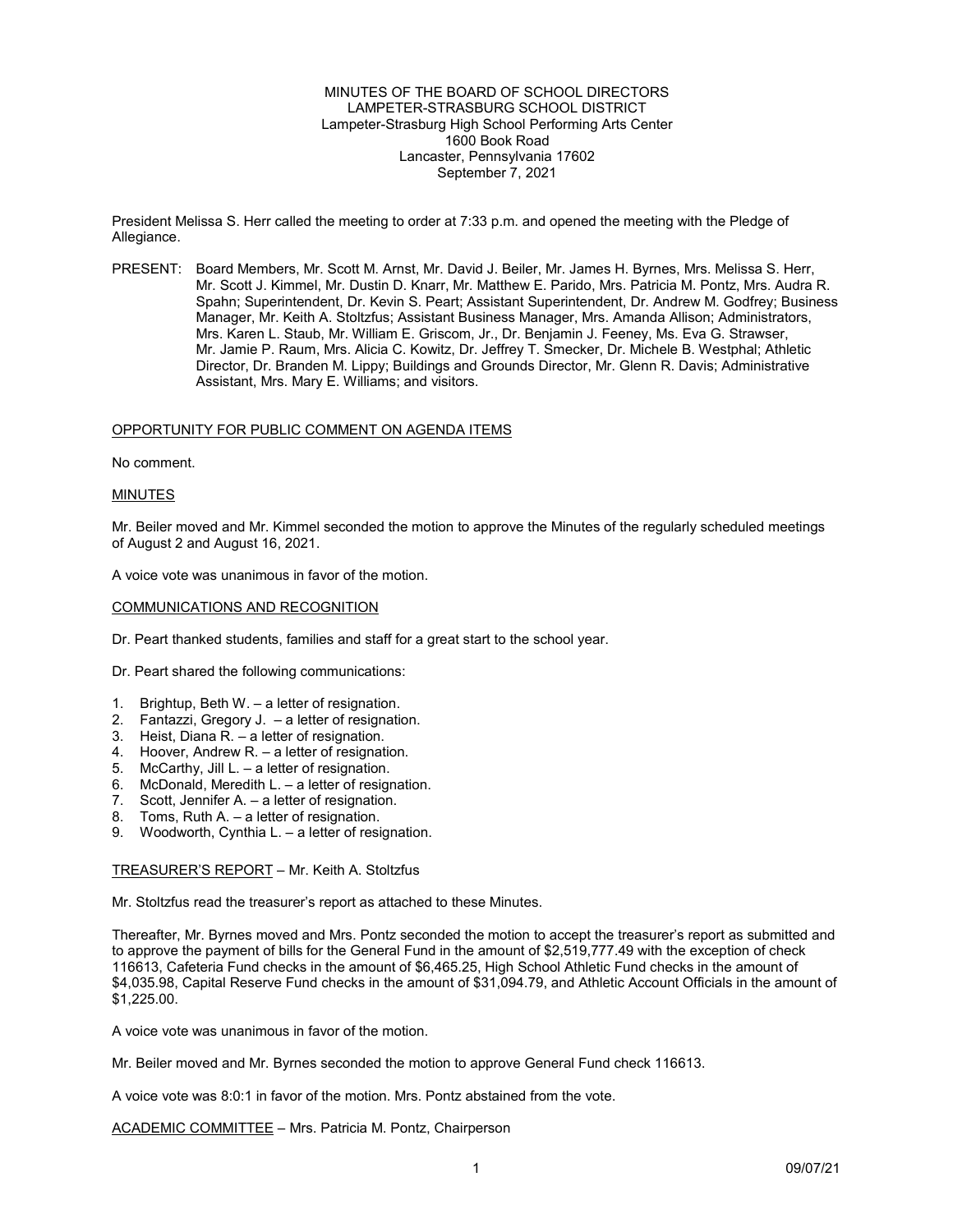Mrs. Pontz reported that the Committee met earlier in the evening and reviewed the Lampeter-Strasburg High School senior survey results and 2021 graduation data, the start of school, instructional planning, ESSER funding, and textbook renewals for English language arts and math. The Committee also discussed meeting topics for the rest of the year.

# BUILDINGS AND GROUNDS COMMITTEE – Mr. David J. Beiler, Chairperson

Mr. Beiler reported that the Committee met on August 16, 2021, and received an update on the feasibility study, and reviewed short term projects and design and evaluation of the new building. Mr. Beiler reminded the Board that no decisions have been made. The Committee also reviewed a request from the high school for a fume hood and received comprehensive campus and building updates. Mr. Beiler thanked Mr. Davis and his staff for getting the year off to a good start.

BOARD OF REVIEW COMMITTEE – Mrs. Melissa S. Herr, Chairperson

No report.

FINANCE COMMITTEE – Mr. Scott J. Kimmel, Chairperson

Mr. Kimmel reported that the Committee will be meeting on October 12, 2021.

PERSONNEL COMMITTEE – Mr. James H. Byrnes, Chairperson

Mr. Byrnes reported that the Committee recommends all agenda items for approval.

CURRICULAR ISSUES AND FEDERAL PROGRAMS – Dr. Andrew M. Godfrey, Representative

Dr. Godfrey reported that reading and math assistants returned on September 1, 2021, and started working in classrooms with students. He also shared that the Title I program is 90% staffed.

LANCASTER COUNTY CAREER AND TECHNOLOGY CENTER – Mr. James H. Byrnes, Representative

Mr. Byrnes reported that the Lancaster County Career and Technology Center Joint Operating Committee met on Thursday, September 2, 2021.

#### STUDENT REPRESENTATIVES – Miss Ella Horst, Miss Maggie Swarr

Miss Swarr reported on events at Lampeter Elementary School including the playground night for incoming kindergarteners, self-guided tours, and a successful first couple of days of school for students and staff. At Hans Herr Elementary School, routines and procedures are being established to develop a safe and positive learning environment and a switch to video announcements were reported. Miss Swarr concluded the elementary report by sharing thanks from Hans Herr Elementary to their PTO for decorating the school and providing a special treat for students during first week back.

Miss Swarr shared that Martin Meylin Middle School students were able to tour the building prior to the start of school. Students are now learning the one-way hallway system to help the transition between classes, building positive relationships with staff and their peers, and learning expectations during ROOTs class.

Miss Horst shared that Lampeter-Strasburg High School was off to a positive start. Events held so far include picture day, health screenings, and the Pioneer Classic. Dr. Lippy was thanked for creating this celebratory event. Upcoming events include back to school night and the Lampeter Fair with many students participating.

#### APPROVAL OF RESIGNATIONS

Mr. Byrnes moved and Mr. Parido seconded the motion to approve resignations, as follows:

- a. Beth W. Brightup, Title I reading assistant, Hans Herr Elementary School, retroactively effective to August 13, 2021.
- b. Gregory J. Fantazzi, health and physical education teacher, Martin Meylin Middle School, retroactively effective to August 23, 2021.
- c. Diana R. Heist, van driver, Lampeter-Strasburg School District, retroactively effective to August 16, 2021.
- d. Andrew R. Hoover, network and systems administrator, Lampeter-Strasburg High School, effective October 18, 2021.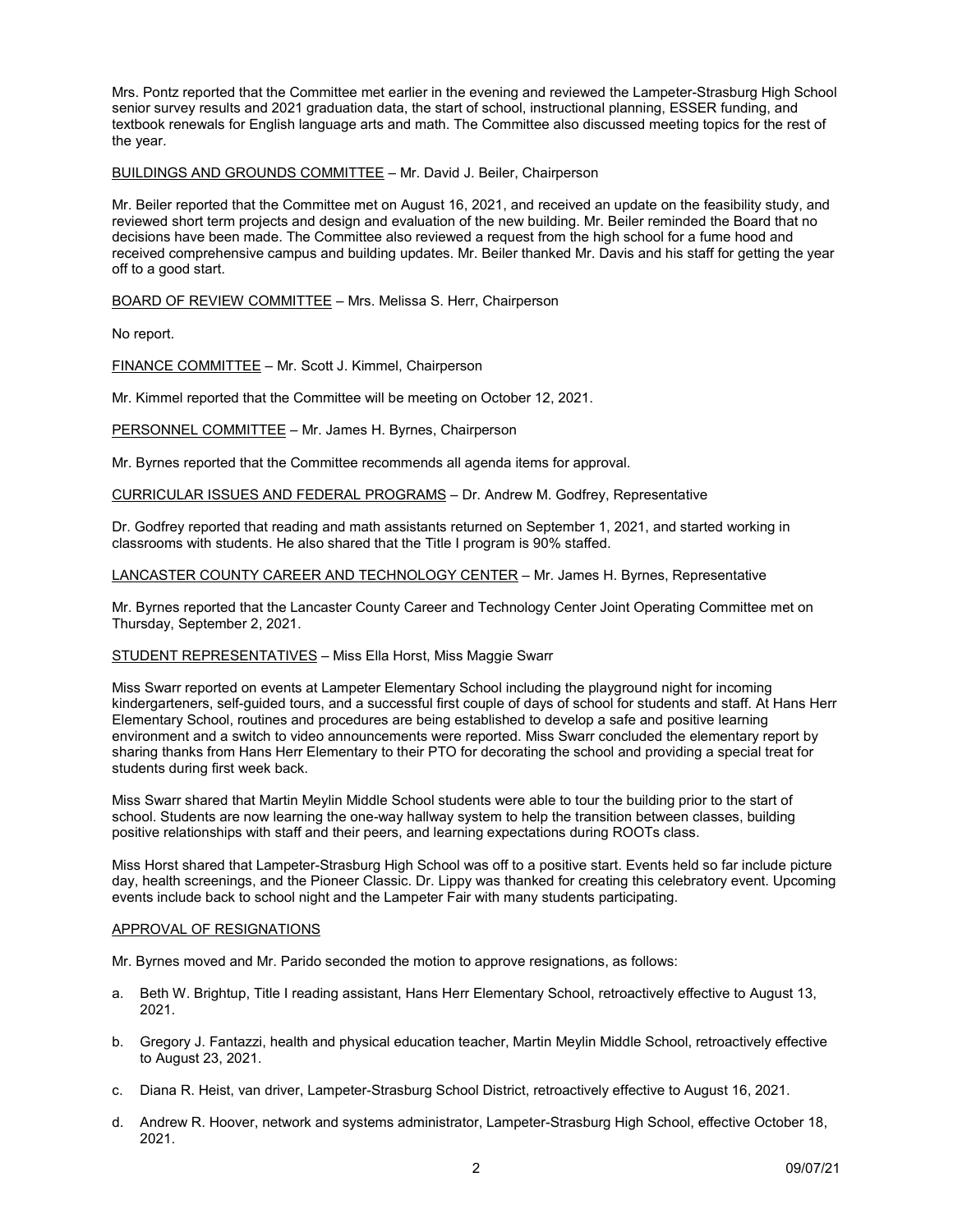- e. Jill L. McCarthy, Title I math assistant, Hans Herr Elementary School, retroactively effective to August 8, 2021.
- f. Meredith L. McDonald, special education teacher assistant, Martin Meylin Middle School, retroactively effective to August 17, 2021.
- g. Jennifer A. Scott, special education teacher assistant, Hans Herr Elementary School, effective September 10, 2021.
- h. Ruth A. Toms, guidance secretary, Lampeter-Strasburg High School, retroactively effective to September 6, 2021.
- i. Cynthia L. Woodworth, kitchen helper, Hans Herr Elementary School, retroactively effective to August 24, 2021.

A voice vote was unanimous in favor of the motion.

## APPROVAL OF EMPLOYMENT – PROFESSIONAL

Mr. Byrnes moved and Mr. Parido seconded the motion to approve the employment of Michelle E. Diffendarfer as a long-term substitute health and physical education teacher at Martin Meylin Middle School retroactively effective to August 24, 2021 through the end of the 2021-2022 school year. Her daily compensation will be \$294.08 based upon Step 1, Level B, of the District compensation agreement.

A voice vote was unanimous in favor of the motion.

#### APPROVAL OF EMPLOYMENT – SUPPORT

Mr. Byrnes moved and Mr. Parido seconded the motion to approve the employment of the following individuals in support or non-permanent positions:

- a. Barbara A. Bollinger, kitchen helper, Martin Meylin Middle School. Ms. Bollinger will become a category D support employee and will be compensated at \$11.03 per hour retroactively effective to August 23, 2021.
- b. Caleb B. Britton, personal care assistant, Martin Meylin Middle School. Mr. Britton will become a category C support employee and will be compensated at \$12.28 per hour retroactively effective to August 26, 2021.
- c. Maria M. Frego, Title I math assistant, Lampeter Elementary School. Ms. Frego will become a category D support employee and will be compensated at \$16.03 per hour retroactively effective to September 1, 2021.
- d. Jeanette M. Harnish, kitchen manager, Martin Meylin Middle School. Ms. Harnish will become a category C support employee and will be compensated at \$18.00 per hour retroactively effective to August 25, 2021.
- e. Aletha Marie Isaac, kitchen helper, Hans Herr Elementary School. Ms. Isaac will become a category D support employee and will be compensated at \$11.03 per hour retroactively effective to August 23, 2021.
- f. Cynthia L. Machowski, special education teacher assistant, Lampeter Elementary School. Ms. Machowski will become a category C support employee and will be compensated at \$16.50 per hour retroactively effective to August 25, 2021.
- Brianna M. Sangiamo, Title I math assistant, Hans Herr Elementary School. Ms. Sangiamo will become a category D support employee and will be compensated at \$16.03 per hour retroactively effective to September 1, 2021.

A voice vote was unanimous in favor of the motion.

#### APPROVAL OF CHANGE OF STATUS

Mr. Byrnes moved and Mr. Parido seconded the motion to approve a change of employment status for the following individuals:

a. Christina M. Alagona, long-term substitute itinerant autistic support teacher, Lampeter Elementary School. Ms. Alagona will extend her position as a long-term substitute itinerant autistic support teacher at Lampeter Elementary School through the end of the 2021-2022 school year. Her daily compensation will be \$294.08 based upon Step 1, Level B, of the District compensation agreement.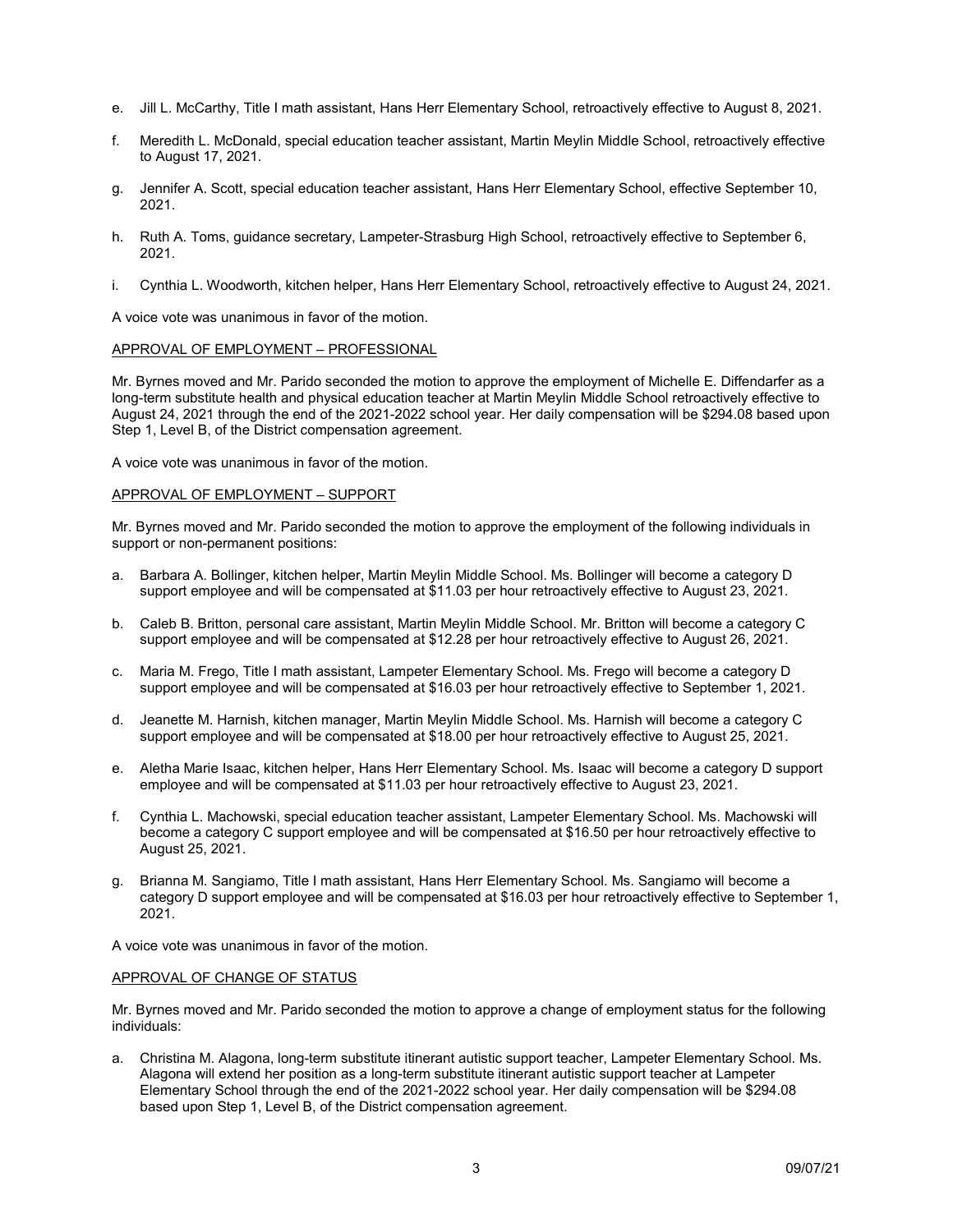b. Jenna M. Fargo, part-time (50%) long-term substitute kindergarten teacher, Lampeter Elementary School. Ms. Fargo will become a full-time (100%) long-term substitute kindergarten teacher at Lampeter Elementary School retroactively effective to August 20, 2021, through the end of the 2021-2022 school year. Her daily compensation will be \$294.08 based upon Step 1, Level B, of the District compensation agreement.

A voice vote was unanimous in favor of the motion.

## APPROVAL OF ADDITIONAL ASSIGNMENT

Mr. Byrnes moved and Mr. Parido seconded the motion to approve an additional assignment for Amanda R. Kinert, part-time (50%) K-12 language arts coach, Martin Meylin Middle School. Ms. Kinert will have an additional assignment as a Title I reading assistant at Martin Meylin Middle School retroactively effective to August 25, 2021. She will be compensated at a rate of \$17.06 per hour, not to exceed 550 annual hours.

A voice vote was unanimous in favor of the motion.

## APPROVAL OF CHANGES TO SUPPLEMENTAL CONTRACTS

Mr. Byrnes moved and Mr. Parido seconded the motion to approve 2021-2022 additions and deletions to supplemental contracts, as follows:

| a. Michael Whitaker  | Cross Country – 1st Assistant – 50% of 70% | \$1.662.82 | Addition        |
|----------------------|--------------------------------------------|------------|-----------------|
| b. Ethan Moore       | eSports                                    | \$ 750.00  | <b>Deletion</b> |
| c. Andrew Cunningham | Football - Asst - 50%                      | \$4.534.95 | Addition        |
| d. Samuel Echternach | Soccer – Boys – Asst – $50\%$ of $50\%$    | \$1.141.45 | Addition        |
| e. Richard Boroughs  | Softball - 2nd Assistant - 60%             | \$3.294.78 | <b>Deletion</b> |
| f. Michael Whitaker  | Track – Assistant – 50% of 50%             | \$1.465.38 | Addition        |

A voice vote was unanimous in favor of the motion.

#### APPROVAL OF SUBSTITUTES

Mr. Byrnes moved and Mr. Parido seconded the motion to approve 2021-2022 substitutes in their respective capacities, as follows:

| <b>Certified Substitutes</b><br>Hixson, Ellen M.<br>Sangiamo, Brianna M.                                                                                                                                                 | Art PK-12<br>Grades PK-4                                                                                                                                                                                                                                             |
|--------------------------------------------------------------------------------------------------------------------------------------------------------------------------------------------------------------------------|----------------------------------------------------------------------------------------------------------------------------------------------------------------------------------------------------------------------------------------------------------------------|
| <b>Emergency Certified Substitutes</b><br>Azouaou, Khadidja Y.<br>Carido, Gedion C.<br>Kukura, Amanda R.<br>Longley, Susan L.<br>Mastrobuono, Theresa<br>Miller, Christine M.<br>Patterson, Anne M.<br>Stewart, James P. | All Instructional Areas PK-12<br>All Instructional Areas PK-12<br>All Instructional Areas PK-12<br>All Instructional Areas PK-12<br>All Instructional Areas PK-12<br>All Instructional Areas PK-12<br>All Instructional Areas PK-12<br>All Instructional Areas PK-12 |
|                                                                                                                                                                                                                          |                                                                                                                                                                                                                                                                      |

**Support Staff Substitutes** Chillas Sr., Kurt W. Greenwood, David R. Gunderson, Mae E. McNeely, Gavin K.

A voice vote was unanimous in favor of the motion.

# RECOMMENDATION FOR APPROVAL OF VOLUNTEERS

Mr. Byrnes moved and Mr. Parido seconded the motion to approve 2021-2022 volunteers, as follows:

Dean, Emma L. Eckman, Neil W. Garraffa, Taylor J. Gleason, Isabel C. Kunzman, Kristin R.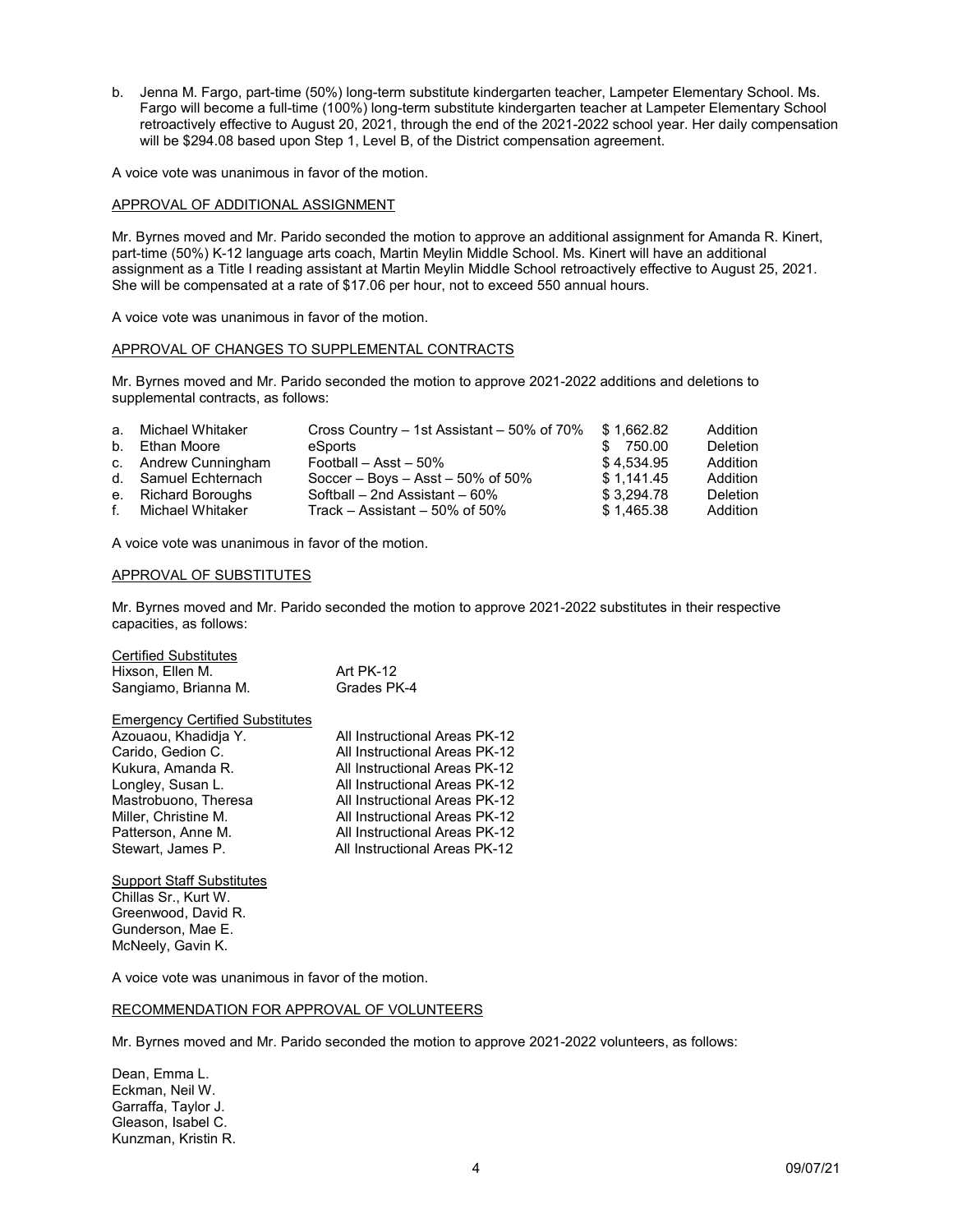Meyer, Michele L. Reinacher, Collin M.

A voice vote was unanimous in favor of the motion.

## RECOMMENDATION FOR APPROVAL OF EVENT WORKER

Mr. Byrnes moved and Mr. Parido seconded the motion to approve Robert Rosensteel as a 2021-2022 event worker.

A voice vote was unanimous in favor of the motion.

## RECOMMENDATION FOR APPROVAL OF TRANSPORTATION

Mr. Parido moved and Mr. Beiler seconded the motion to approve round-trip transportation for full day private kindergarten for District residents, as follows:

- a. Theo Bradley, son of Robert and Gretchen Bradley
- b. Asher Stoner, son of Carton and Lisa Stoner

A voice vote was unanimous in favor of the motion.

## DISCUSSION OF 2022 PSBA OFFICER CANDIDATES

Dr. Peart led a discussion of the 2022 PSBA Slate of Candidates.

#### NEW BUSINESS

Mrs. Herr shared that the Board has received many emails from members of the community over the last few weeks. All emails have been received and read.

Dr. Peart shared current COVID cases with the School Board.

After reading part of the 2021-2022 Heath and Safety Plan that was approved at the Board meeting on August 2, 2021, Dr. Peart shared a message with all School Board members and visitors.

Mrs. Herr shared a message with the School Board and visitors prior to the opportunity for public comment.

# OPPORTUNITY FOR PUBLIC COMMENT

Trista Todd, Lancaster, PA, regarding the Face Covering Order from Pennsylvania's Acting Secretary of Health. Rick Milanak, Willow Street, PA, regarding the Face Covering Order from Pennsylvania's Acting Secretary of Health. Amanda Zuschmidt, Lancaster, PA, regarding the Face Covering Order from Pennsylvania's Acting Secretary of Health. Jeremy Curtis, Strasburg, PA, regarding the Face Covering Order from Pennsylvania's Acting Secretary of Health. Stacy Wilson, Lancaster, PA, regarding the Face Covering Order from Pennsylvania's Acting Secretary of Health. Melissa Smith, Lancaster, PA, regarding the Face Covering Order from Pennsylvania's Acting Secretary of Health. Matthew Brubaker, Lancaster, PA, regarding the Face Covering Order from Pennsylvania's Acting Secretary of Health. Parker Steif, Willow Street, PA, regarding the Face Covering Order from Pennsylvania's Acting Secretary of Health. Pamela Sauer, Lancaster, PA, regarding the Face Covering Order from Pennsylvania's Acting Secretary of Health. Olivia Tatman, Lancaster, PA, regarding the Face Covering Order from Pennsylvania's Acting Secretary of Health. Lungelo Monville, Lancaster, PA, regarding the Face Covering Order from Pennsylvania's Acting Secretary of Health. Krysta Witmer, Strasburg, PA, regarding the Face Covering Order from Pennsylvania's Acting Secretary of Health. Katrina Snader, Strasburg, PA, regarding the Face Covering Order from Pennsylvania's Acting Secretary of Health. Seranda Buckwalter, Lancaster, PA, regarding the Face Covering Order from Pennsylvania's Acting Secretary of Health. Mark Buckwalter, Lancaster, PA, regarding the Face Covering Order from Pennsylvania's Acting Secretary of Health. Ashley Kliewer, Strasburg, PA, regarding the Face Covering Order from Pennsylvania's Acting Secretary of Health. Adriana Litvin, Lancaster, PA, regarding the Face Covering Order from Pennsylvania's Acting Secretary of Health. Kristin Staley, Lancaster, PA, regarding the Face Covering Order from Pennsylvania's Acting Secretary of Health. Lucas Curry, Lancaster, PA, regarding the Face Covering Order from Pennsylvania's Acting Secretary of Health. Daniel Dochterman, Lancaster, PA, regarding the Face Covering Order from Pennsylvania's Acting Secretary of Health. Andrew Welk, Lancaster, PA, regarding the Face Covering Order from Pennsylvania's Acting Secretary of Health. Kristina Szoke, Lancaster, PA, regarding the Face Covering Order from Pennsylvania's Acting Secretary of Health.

# Took a brief intermission.

Beth Hess, Lancaster, PA, regarding the Face Covering Order from Pennsylvania's Acting Secretary of Health.